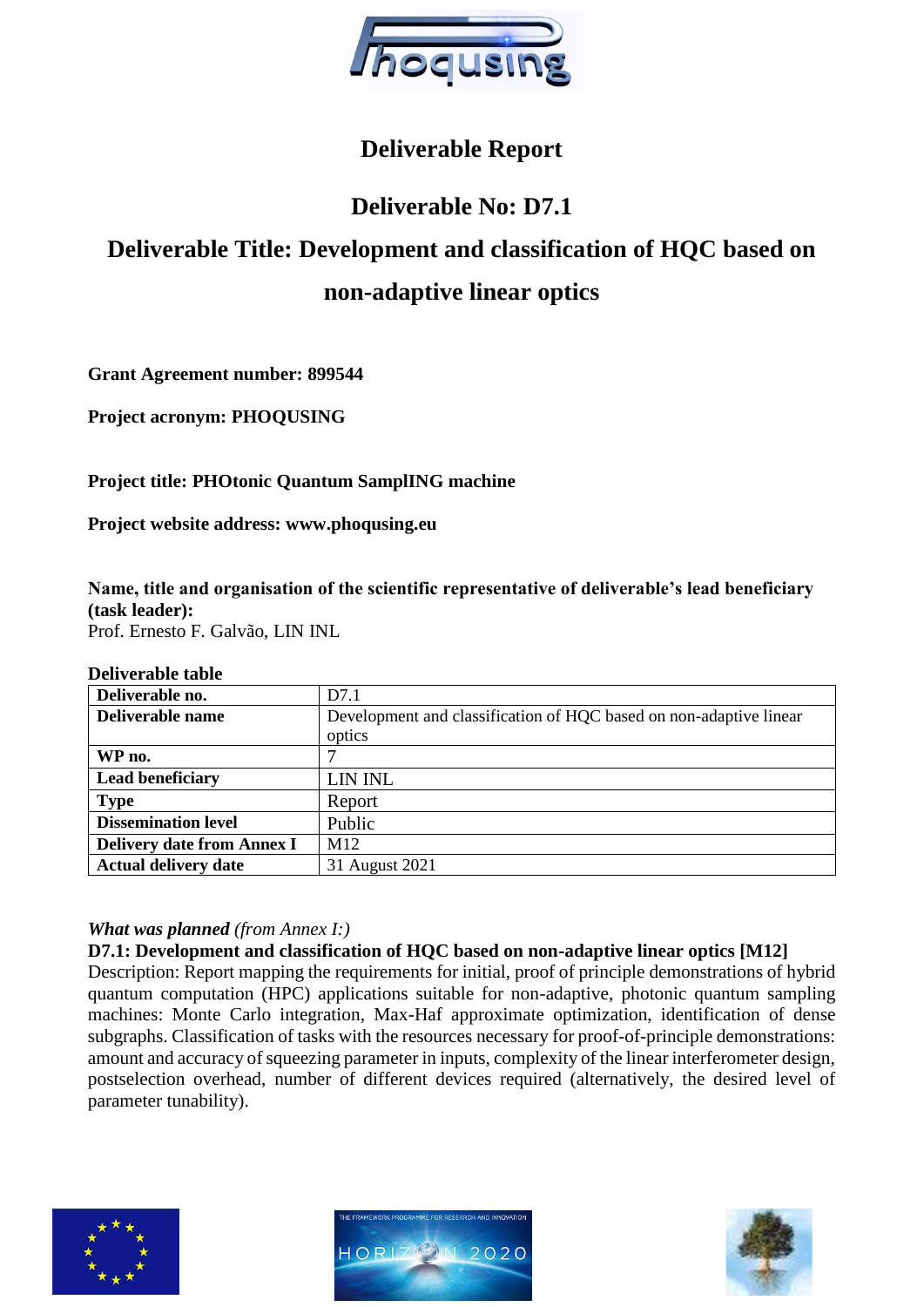

#### **What was done.**

#### **1 Introduction**

In this report we investigate the feasibility of some hybrid quantum computation (HQC) tasks that are suitable for implementation using non-adaptive linear optics, in particular programmable interferometers with inputs consisting of either Fock states or Gaussian states. These HQC tasks are candidates for implementation using the devices in development as part of the PHOQUSING project. In section 2 we describe applications using Fock-state inputs, with Gaussian state inputs in section 3. In section 4 we point out some promising alternatives to investigate in the future and offer some concluding remarks.

### **2 HQC using Fock-state inputs**

With Fock-state inputs comprising a total of *n* photons, the probability amplitudes of output events are a function of the permanents of *n x n* submatrices associated with the interferometer design, as described in [Aaro11]. Calculating the permanent, even approximately, is a problem known to be in the #P-hard computational complexity class, and this fact is the basis for the hardness of simulation of these processes. Using random interferometer designs and particular choices for the scaling between number of photons *n* and number of modes *m*, this motivated quantum computational advantage experiments generically called Boson Sampling, after the original proposal by Aaronson and Arkhipov [Aaro11]. In this section, we will focus on the first applications we have identified as promising for hybrid quantum computation using this set-up: quantum Bernoulli factories, variational quantum cloning machines, and verification of solutions of NP problems.

2.1 Quantum Bernoulli factories

In a classical framework, Bernoulli factories are a set of protocols associated to a function  $f$  that take as input a sample obtained from a Bernoulli process with arbitrary (unknown) parameter  $p$ , and provide as output a sample obtained from a Bernoulli process with parameter  $f(p)$ . Such a problem has been completely theoretically characterized in [Kean94], by identifying the exact set of functions that can be constructed from a classical coin. In particular, it has been shown that there are set of functions which cannot be classically implemented, a prominent example being provided by the wedge function  $f_W(p) = \min\{2p, 2(1 - p)\}\$  that has a relevant application for Markov processes.

Recently, it has been proposed to extend such a framework to the quantum domain. A first proposal relies on what is called "quantum-to-classical" Bernoulli factories, where the input coin is replaced by a quantum system, while the output is still represented by a classical Bernoulli process. More specifically, quantum-coins are provided by pure states, which after measurement in the computational basis provide a classical output associated to a Bernoulli process. Quantum-to-classical Bernoulli factories are constructed to perform appropriate operations on the quantum coins before the measurement, which yields a classical output that can be processed by a classical Bernoulli factory. Quantum coins enable access to a larger set of transformations, allowing transformations to functions f not accessible to classical Bernoulli factories. In particular, in [Dale15] the complete set of functions that are enabled by such a quantum extension was characterized, showing also that the only required quantum operation in such framework is the capability of performing measurements in different bases, while no entangled measurements are strictly necessary. Recent experiments have reported the implementation of such a paradigm. In particular, in Ref. [Yuan16] a quantum-to-classical Bernoulli factory has been implemented by using superconducting qubits in the single-qubit regime, allowing





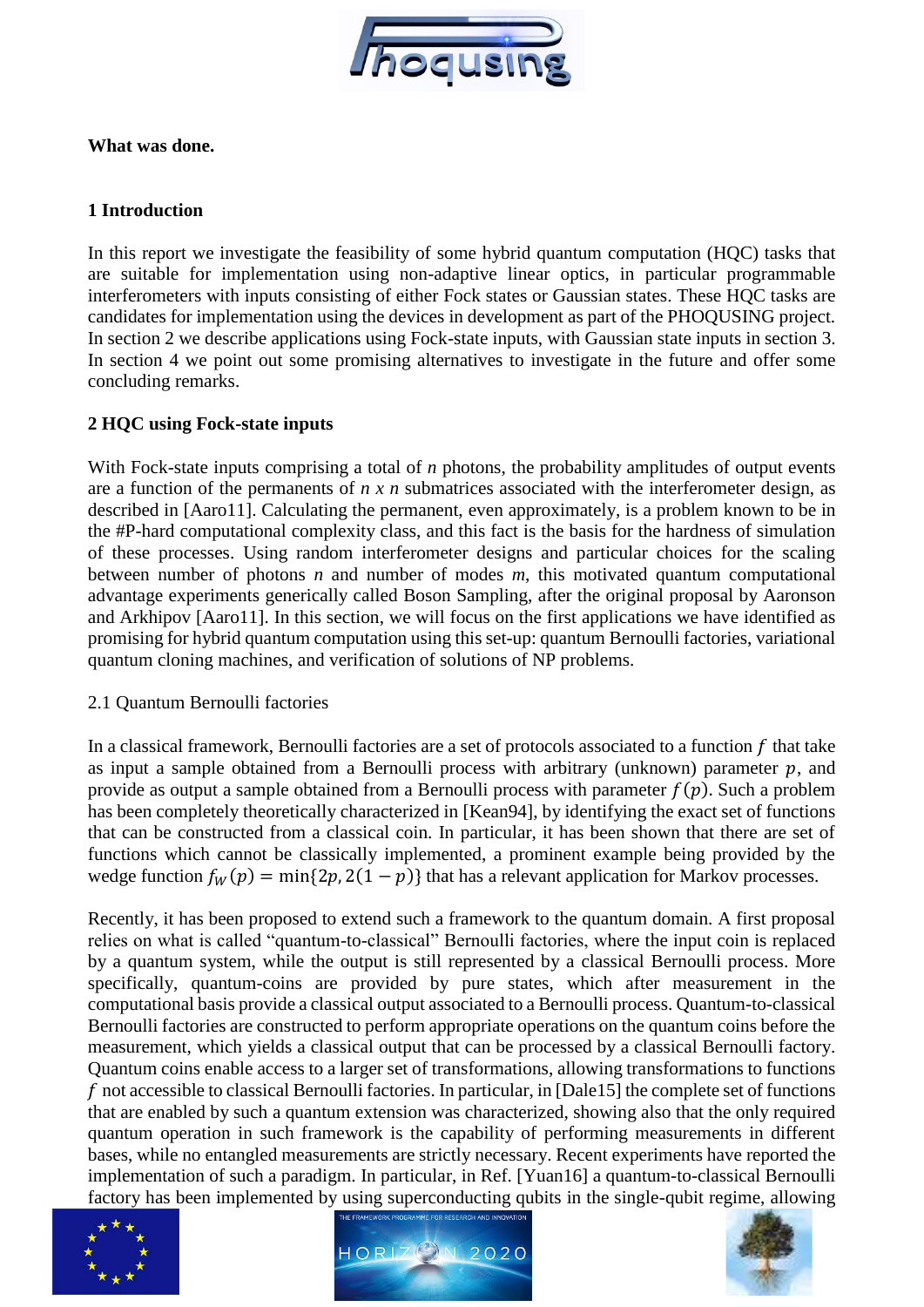

for the implementation of the wedge function  $f_W$  defined above. Similar results have been also obtained with photonic systems in [Pate19] by using polarization-encoded qubits, with an added analysis of the method's robustness.

The second extension, called a "quantum-to-quantum" Bernoulli factory, provides a further generalization by considering that both input and outputs are quantum coins (or qubits). In this way, the output state can be further used in quantum computation, allowing this randomness-processsing protocol to be a sub-routine in a larger computation. Theoretically, the class of functions associated to these processes have been characterized [Jian18]. However, proposals for experimental schemes as well as experimental demonstrations in the full quantum-to-quantum domain are currently very restricted. In particular, in the literature there is no experimental scheme available that can implement a general Bernoulli factory [Zhan20, Liu20]. Indeed, while schemes performing single operations (sum, product, inverse) are available, no approach reported up to now permits concatenations of sequences of operations. The latter is a crucial requirement to fulfil the full set of functionalities theoretically identified in [Jian18].

Under the PHOQUSING project the nodes UNIROMA1, CNR, and LIN INL plan to develop and implement an experimental scheme for quantum-to-quantum Bernoulli factories based on the hardware developed within the project. The main aspect will represent the demonstration of the possibility of concatenating a sequence of operations. The first implementation will foresee the concatenation of two operations, while the scheme will be shown to be applicable for an arbitrary number of layers. Furthermore, we will provide a detailed investigation of the success probability of the scheme, to verify scalability for larger number of qubits.

#### 2.2 Variational quantum cloning machines

A variational algorithm for quantum cloning was proposed recently in [Coyl20]. The basic idea is to use variational machine learning techniques to find near-optimal parameterized circuits for various quantum cloning tasks, with applications to attacks on quantum coin-flipping and key distribution protocols. The cloning tasks considered included universal and covariant quantum cloning, as well as cloning from a set of known quantum states. Besides the theoretical analysis and numerical results, the original paper [Coyl20] also implemented versions of these algorithms run on the superconducting quantum processing unit (QPU) Aspen-8 by Rigetti Computing. We identified this as an interesting application to consider for PHOQUSING's projected photonic devices. In this section we report some preliminary results, obtained by a collaboration between the INL and Sorbonne nodes of PHOQUSING. These were part of the Bachelor's thesis of student Sebastià Nicolau Orell, cosupervised in 2021 by project partners Elham Kashefi (Sorbonne) and Ernesto Galvão (INL).

The first possibilities that were investigated involved parameterizing general 4- and 6-mode linearoptical interferometers, for experiments using two or three single photons (in dual-rail encoding). Appropriate cost functions were defined, using the fidelity of the clones as the key metric to optimize. We obtained 1-to-2 qubit universal quantum cloning machines, and 1-to-2, 1-to-3 phase-covariant cloning machines with near-optimal fidelities.





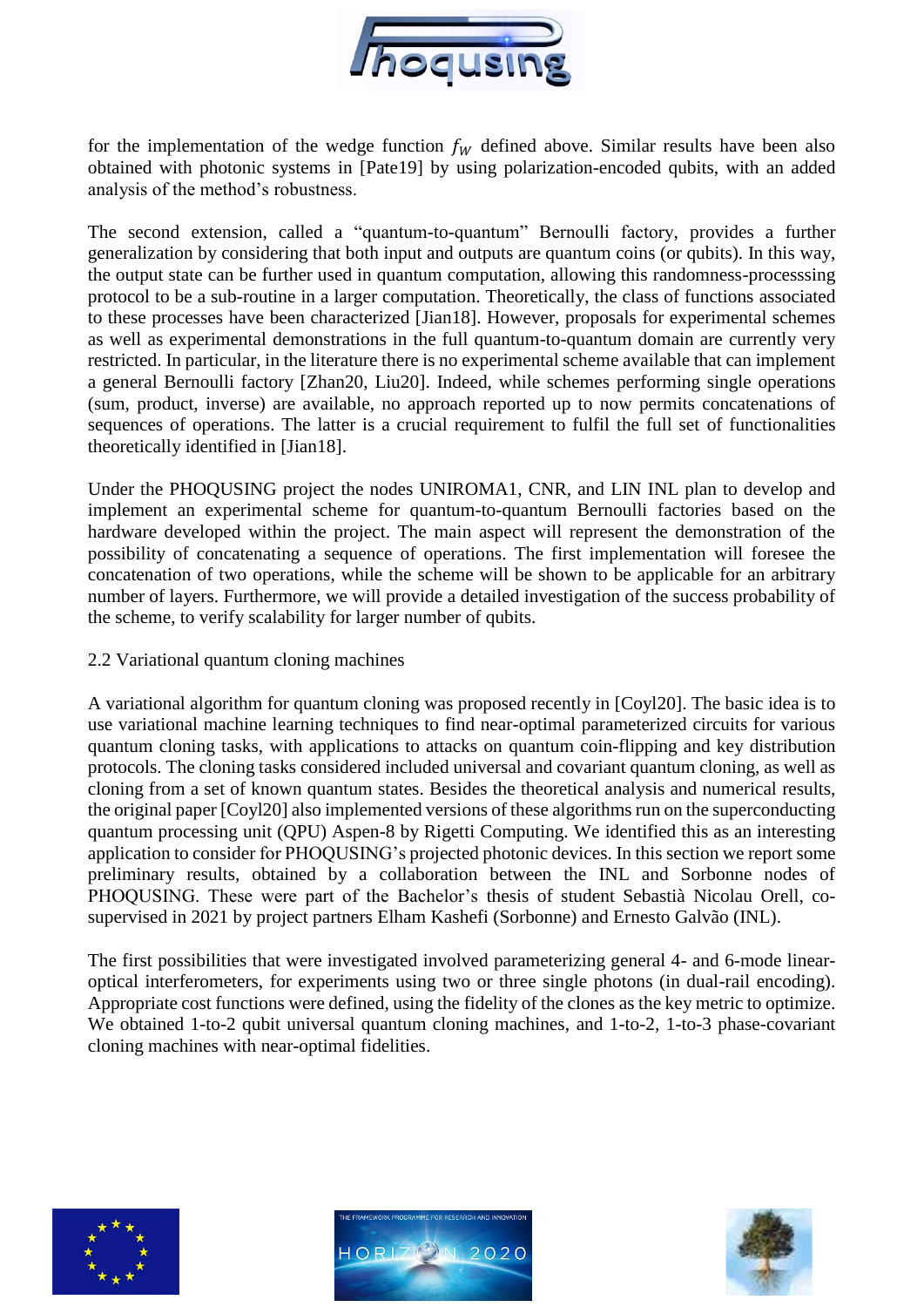

In Fig. 1 (left panel) we report the clone fidelities as a function of the number of training steps, for 1-to-2 cloning and 6 modes. On the right we show the fraction of events discarded by post-selection, due to the photons having left the dual-rail encoding, something we detect at the output.

these first implementations that are specific to the photonic platform. The photonic



It is worth noting some characteristics of *Figure 1 1-to-2 qubit universal cloning using dual-rail encoding in 6 modes. Clone fidelity (left) and fraction of events discarded at postselection (right), as a function of the number of training steps.* 

optimization/learning was done directly using the physical platform's parameters, i.e. phase shifters and beam-splitters. We introduced a more efficient learning procedure that uses Pauli eigenstates only, as opposed to uniformly drawn pure states – this resulted in faster learning due to the 2-design properties of Pauli eigenstates [Amba07]. Finally, the postselection cost can be included in the cost function, which is appropriate for photonic implementations of dual-rail qubits. We have experimented with that, as well as with using smaller photonic circuits, obtaining good results for 1 to-2 universal cloning machines with only two dual-rail qubits (it is known that 3 qubits are necessary for optimal cloning fidelities). These lessons could be useful for other hybrid quantum computation schemes based on photonic devices.

The preliminary investigations briefly described in this section were done using classically-simulated photonic circuits of the type under development in PHOQUSING, and the open-source package Strawberry Fields, developed by Canadian company Xanadu. We aim to extend this approach by experimenting with cryptographic applications, and other variational quantum algorithms, as they are suited to small-depth circuits with limited photon numbers.

#### 2.3 Verification of solutions of NP-hard problems under communication restrictions

Computational problems in the complexity class NP have solutions that can be efficiently verified, even if finding them may be computationally hard. NP-hard problems are important for a multitude of applications, from graph theory and bio-informatics to optimization. If not enough information about the solution of an NP problem is revealed, the verification can instead take exponential time on a classical computer. In [Aaro08], this result on the limitation of the information about the solution to NP problems was shown to result in a setting where quantum computers can have a computational advantage. More precisely, for a problem of size *N*, if an encoding of a solution uses *O(sqrt(N)log(N))* bits, the classical verification will take exponential time. Interestingly, quantum encodings of a solution of that same size allows for an efficient (polynomial-time) verification by a quantum computer. This means verifying the solution to NP-hard problems, under a constraint in the amount of information that is made available about the solution is a natural setting where quantum computers can have an exponential advantage over classical computers. It was argued in [Arra18b] that the restriction on the information made available about the solution may be justified in some situations due to privacy concerns in a cryptographic setting.

In [Arra18b], it was shown that a linear-optical setup would be sufficient for implementing the quantum version of this verification test, without the need for measurement feed-forward or nonlinear optics. The simplest problem to be considered is the 2-out-of-4 satisfiability (SAT) problem, to which the famous 3-SAT problem can be reduced. The simplest linear-optical implementation





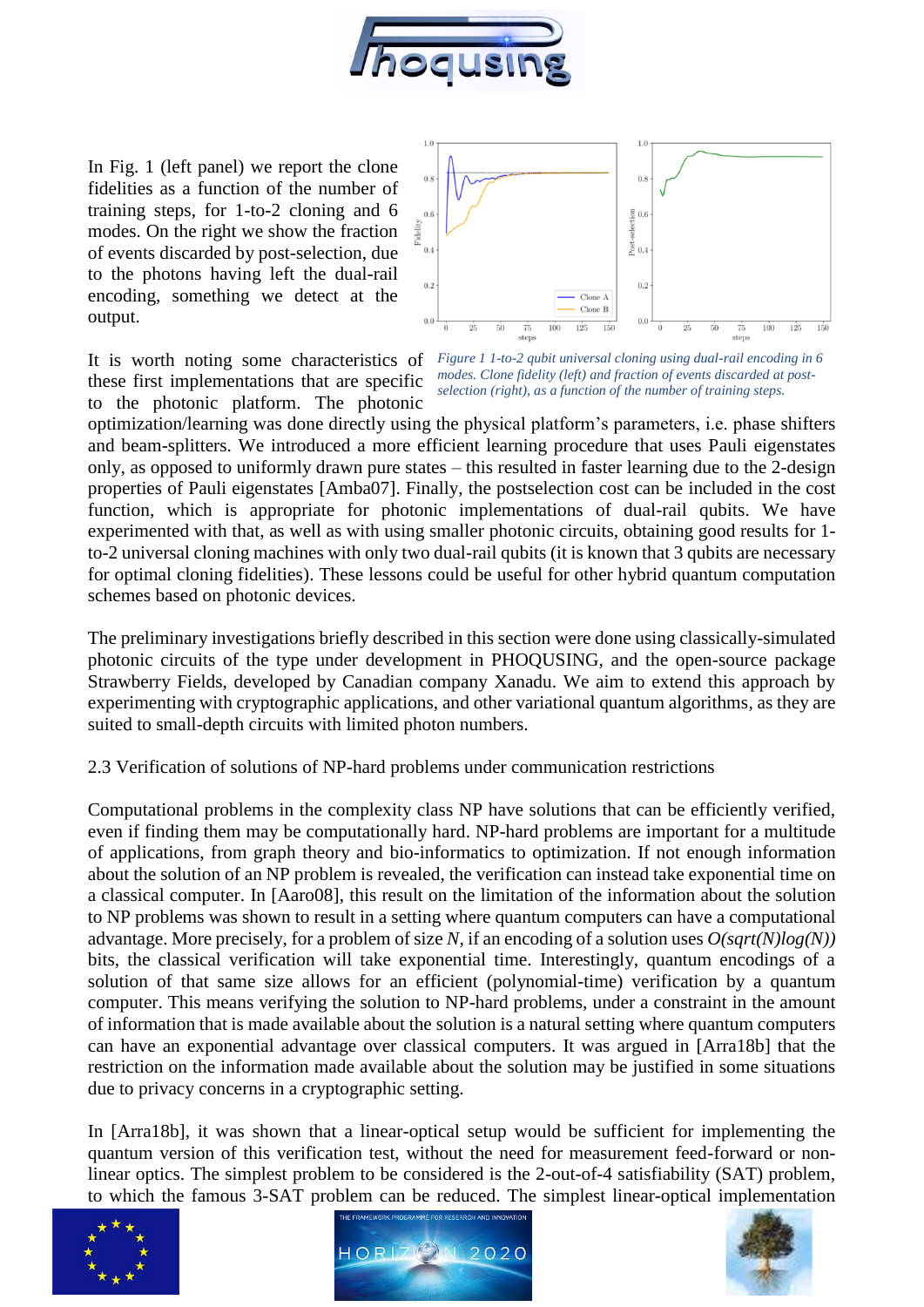

suggested in [Arra18b] involves a problem of size *N=4*, but with solutions encoded using only *log(3)* bits. It requires 3 single-photon inputs, and a completely programmable 12-mode interferometer, with photodetectors at all output modes.

Recently, a linear-optical implementation of this protocol was demonstrated that uses a different linear-optical setup: attenuated coherent inputs encoded using a phase modulator, a single balanced beam-splitter, and photo-detection [Cent21]. Information on the solution was encoded in the phases of a train of weak coherent pulses with up to  $N=14000$  time-bins. This shows that this task allows for interesting resource trade-offs between different ingredients of this linear-optical set-up, in this case decreasing the number of linear-optical elements from  $O(N^2)$  to a constant, at the cost of increasing the complexity of the preparation of input states. Implementation of a variation of these linear-optical implementations of the protocol for testing solutions of NP-hard problems remains in consideration as a possible goal within the PHOQUSING project.

#### **3 HQC using Gaussian-state inputs**

Gaussian state inputs, together with linear-optical dynamics and photodetection at the output comprise the so-called Gaussian Boson Sampling (GBS) paradigm [Hami17]. In 2020/21 there were two ground-breaking demonstrations of quantum computational advantage using photonic Gaussian Boson Sampling devices [Zhon20, Zhon21], as well as impressive proof-of-principle demonstrations of applications thereof using programmable, integrated photonic hardware of Canadian company Xanadu [Arra21]. Other research has described the use of GBS as a basic building block of a scalable architecture for photonic quantum computation [Bour21].

In this report we review the experimental requirements of the recent photonic HQC demonstrations, and outline the experimental requirements for other applications of Gaussian Boson Sampling.

Gaussian Boson Sampling (GBS) [Hami17] devices use squeezed vacuum (and sometimes, also displaced/squeezed vacuum) to sample from a probability distribution that is proportional to the square of the hafnian of a matrix describing the setup (interferometer and squeezing parameters). The hafnian is related to the permanent, and its computation is also #P-hard (i.e., intractable). It is possible to encode any symmetric matrix into the interferometer, making this a natural way of encoding the adjacency matrix *A* of a graph. Since the probability distribution is proportional to the hafnian of a matrix built from the one describing the interferometer, GBS samples will be biased towards submatrices having high hafnians. Hafnians are functions that count the number of perfect matchings of a graph. Since this correlates with the graph's density [Arra18], as a result the GBS distribution naturally samples from high-density subgraphs of *A*. This realization was formalized in [Arra18c], which defined the Max-Haf problem, proving it is NP-hard by reducing it to the maximal clique problem.

This suggests that GBS samples may be computationally helpful as a source of high-density subgraphs, which can be explored in hybrid quantum/classical algorithms. Finding high-density subgraphs can be crucial in many applications, for example by identifying communities in social networks; interacting proteins in biology; or congestion in communication networks. For a review of graph-theoretical applications of GBS, see [Brom20].

For practical usefulness of GBS in applications, its complexity must scale favourably against the best known classical algorithms for the same tasks. For the case of graph-theoretical applications we describe in more detail below, a recent classical simulation algorithm was proposed that generates





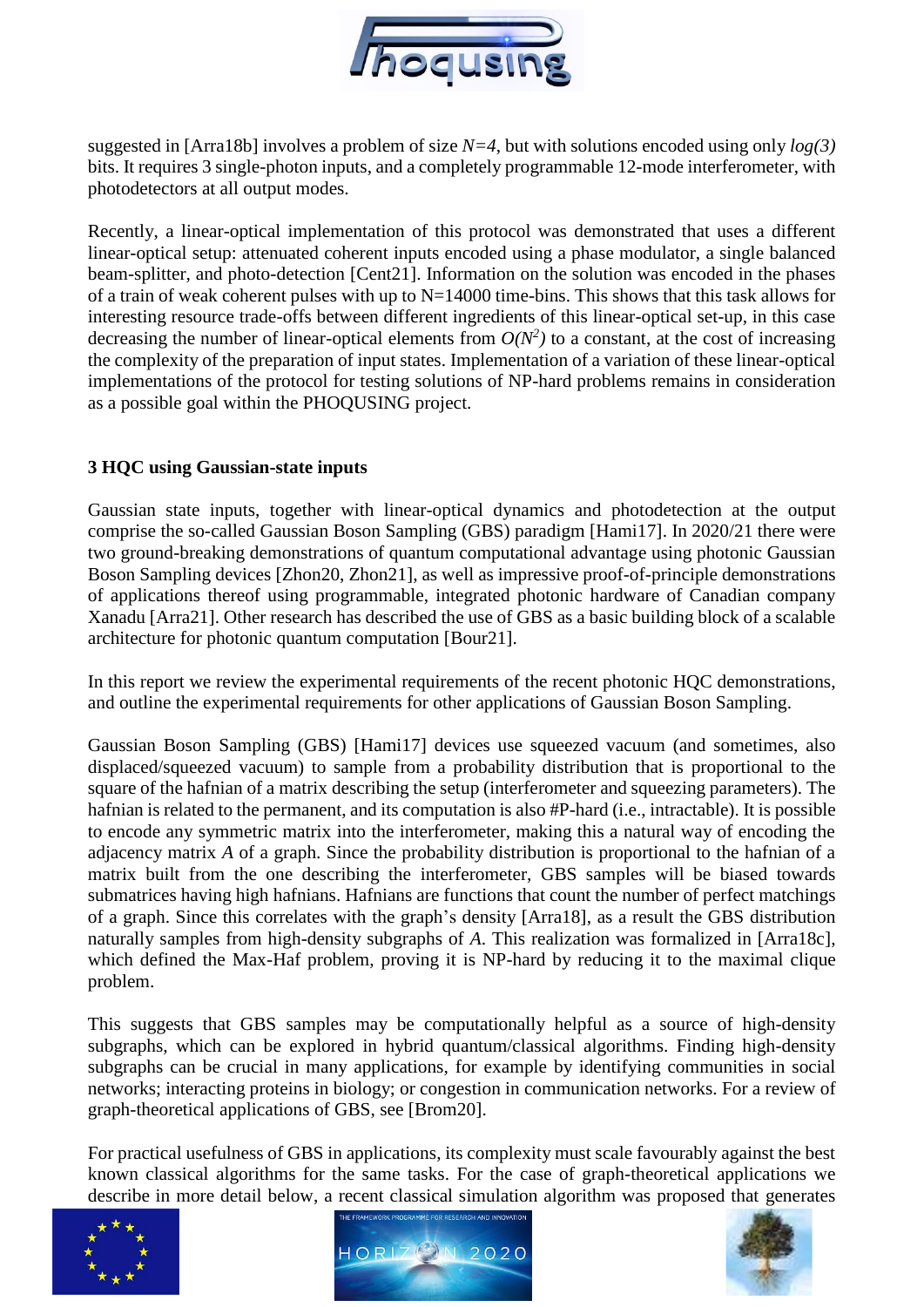

approximate samples of GBS-encoded undirected, unweighted graphs in time that is polynomial in the number of graph vertices [Ques20]. This means an asymptotic quantum computational advantage of GBS for problems involving undirected, unweighted graphs, if it exists, can only be polynomial. As we will briefly mention below, this is also the case for a proposal of using GBS for quantum chemistry calculations, for the estimation of Franck-Condon profiles of molecular vibronic spectra [Huh15].

Next we analyse the use of GBS in HQC for different applications, highlighting the experimental requirements of first demonstrations.

#### 3.1 Graph similarity

As mentioned above, the adjacency matrix can be encoded in the interferometer of a GBS set-up. It has been shown that two graphs are isomorphic if and only if the GBS probability distributions arising from them is the same, up to a permutation [Brad21]. The GBS probabilities of single events, however, is typically not accessible experimentally, as the possible number of outcomes increases exponentially with the number of modes and average number of photons. To make a GBS-based graph similarity test practical, coarse-grainings of test results were proposed, lumping many different outcomes in single-bins for comparison [Brad21]. Under a particular coarse-graining, each graph will be represented by a feature vector of many components, all of which must have the same values for isomorphic graphs. Comparison of these feature vectors allows to identify not just graph isomorphism but to cluster graphs according to similarity, which may be useful for applications based on graph theory.

Very recently there appeared the first experimental demonstration of a GBS-based graph similarity HQC [Arra21]. It used an 8-mode programmable photonic processor, and Gaussian states with up to 5 detected photons composing a 3-dimensional feature vector. This enabled the characterization of 16, 8-vertex graphs into four clearly separate groups of isomorphic graphs. Note that this task could be easily done visually, and some doubt was expressed with respect to the feasibility of getting a computational speed-up for this problem using GBS. In particular, it was observed that the effect of losses was not studied, and moreover that very good classical heuristics exist to characterize graph similarity, and which are therefore hard to outperform. Despite this negative outlook expressed in the experimental paper, some numerical simulations reported in [Schu20] used simulated GBS data to analyse similarity of graphs with between 6 and 25 nodes from different common datasets, showing GBS has comparable performance to classical approaches in the success rate for classifying graphs, at least using simulated, noiseless GBS devices (at great simulation computational cost).

#### 3.2 Dense subgraphs

GBS can also be used to identify dense subgraphs of a given graph, in particular to find maximallyconnected subgraphs (cliques). Both primitives are useful for graph-based applications, and as mentioned before, exact solutions for some classes of problems are known to be NP-hard (e.g. finding the highest-density subgraph, or the maximal clique problem). The encoding of the adjacency matrix *A* of the graph into GBS device is as described before, using both the programmable interferometer and the choice of single-mode squeezing parameters. One experimental limitation is that we need as many modes as there are vertices in the full graph (or twice that number, for the simplest encoding); moreover, the squeezing parameters must be tuned according to the number of vertices of the dense subgraph sought, within limits set by the largest eigenvalue of *A* (as described in [Brad18]). These limitations make an experimental implementation harder.





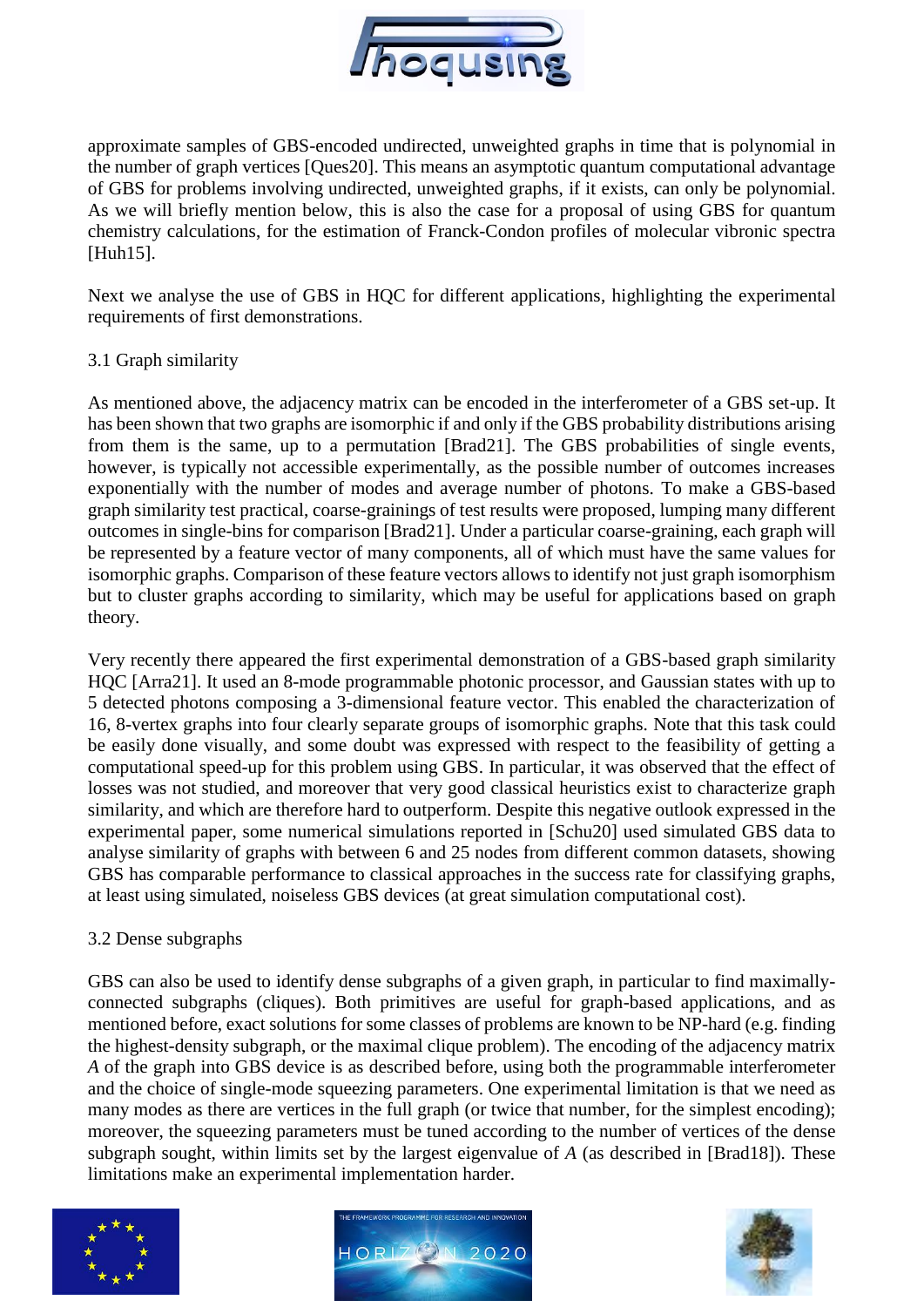

A preliminary investigation of this GBS application was done as part of the Master's degree project of student Ana Filipa Carvalho, supervised at University of Minho by Ernesto Galvão. An ensemble *E* of 1000 random 16-vertex graphs was used. Each graph in the ensemble is created from a 12-vertex sub-graph with random edge density 0.2, joined to a 4-vertex complete graph by two randomly picked edges. Each 16-vertex graph was encoded in a GBS device with 16 modes, using Autonne-Takagi decomposition described in [Arra18], which results in the distributions of required single-mode squeezing parameters on the left of Fig. 2. On the right of Fig. 2, we see numerical evidence that GBS samples from a distribution peaked at high-density subgraphs, in comparison with a uniform, classical sampling of 4-vertex subgraphs.



*Figure 2 Left: Distribution of single-mode squeezing parameters in Autonne-Takagi encoding of the ensemble E of graphs into linearoptical interferometers with squeezed-state inputs. Right: Classical versus quantum performance at identifying dense 4-vertex subgraphs of ensemble E. The classical approach consists of picking 4-vertex subgraphs randomly (and uniformly), whereas the quantum approach uses samples from a GBS machine. The x-axis shows number of edges of the 4-vertex subgraphs sampled, showing evidence that GBS has a distribution peaked at high-density subgraphs.*

For these preliminary simulations, we see that the range of squeezing parameters necessary are within experimental reach for GBS experiments with a 16-mode programmable device. A more realistic comparison could include limited accuracy in the squeezing parameters, losses in the interferometer, and comparison against more sophisticated classical algorithms for dense sub-graph sampling.

#### 3.3 Simulation of molecular vibronic spectra

In the previous sub-section we reviewed some graph-theoretic applications of GBS, all fundamentally based on the fact that GBS devices sample from a distribution that is proportional to the hafnian of submatrices that describe the device, which correlates with the subgraph's density. Here we briefly describe another type of application of GBS devices, to certain quantum chemistry computations.

The first proposed application of GBS to quantum chemistry was in the evaluation of vibronic molecular spectra [Huh15], more specifically the Franck/Condon profile of transition probabilities using Duschinsky's relation [Dusc37]. In [Arra21] a GBS-based implementation was described to simulate the vibronic spectra of two molecules: ethylene  $(C_2H_4)$  and  $(E)$ -phenylvinylacetylene  $(C_{10}H_8)$ . Even though in general squeezing and displacement of all modes may be necessary for best results, in this implementation no displacement was used, and a single mode featured a squeezed vacuum input (for each block of fully programmable 4-mode interferometers used).

Very recently, it was realized that a polynomial-time algorithm for the same task can be devised, based on efficient simulation of Gaussian states and dynamics, as reported in a yet-unpublished, private communication by J. M. Arrazola [Arra21b], and in the blog post [Aaro20]. Together with the new, state-of-the-art classical simulation algorithm of GBS reported in [Ques20], this cast doubts on whether other HQC applications of GBS to quantum chemistry [Joha20] can offer significant speed-up over approaches that are purely classical, even if quantum-inspired.





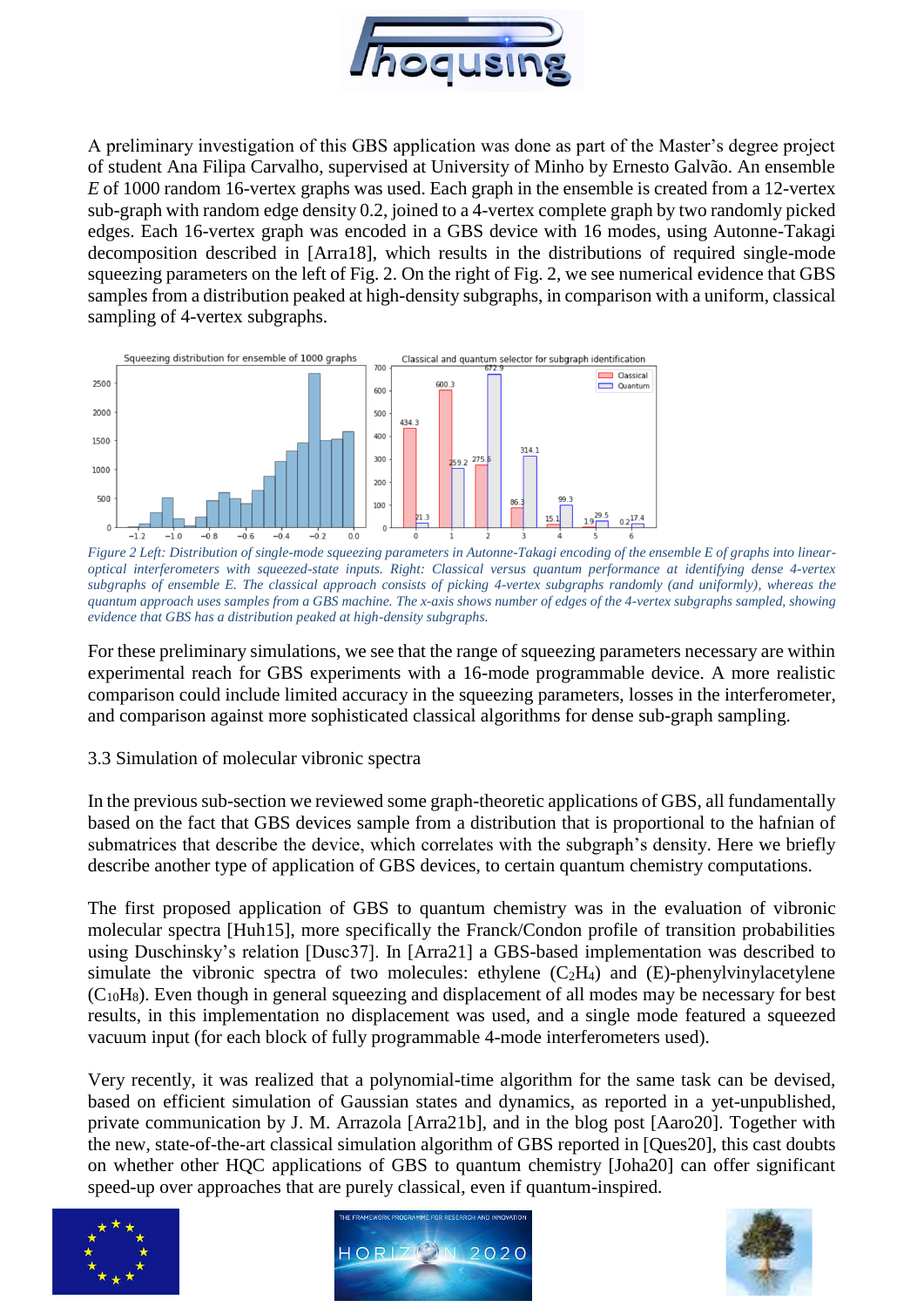

#### **4 Outlook and perspectives**

Gaussian Boson Sampling (GBS) use non-adaptive linear optical interferometers associated with Gaussian state inputs for advantage in hybrid quantum computation (HQC) tasks in graph theory and quantum chemistry. We have mapped the experimental parameters used in the initial experimental demonstrations of such applications (graph similarity, simulation of molecular vibronic spectra), and the requirements for a proof-of-principle demonstration of an algorithm to find dense subgraphs. Recent theoretical developments about classical algorithms for vibrational molecular spectra simulation [Arra21, Aaro20] and graph-theoretical applications [Ques20] put into question whether GBS applications can decisively outperform a purely classical approach. Research into GBS may still reveal interesting applications for NISQ-era photonic computers, perhaps by exploring harder-tosimulate GBS settings corresponding e.g. to the encoding of weighted and/or directed graphs in GBS devices. Thinking in the longer-term, GBS devices are useful building blocks for Gottesman-Kitaev-Preskill (GKP) continuous-variable encodings for qubits [Gott01], as shown in e.g. [Bour21]. This means GBS devices may play an architectural role in the longer-term goal of developing errorcorrected, scalable photonic quantum computers.

We have also described recently-proposed applications of non-adaptive linear-optical interferometers using Fock-state inputs. These are some of the initial applications we aim to explore experimentally using the devices developed under the PHOQUSING project:

- Randomness manipulation using quantum-to-quantum Bernoulli factories
- Verification of solutions of NP problems under constraints on the information available
- Quantum learning of photonic cloning machines for cryptographic applications

We expect to refine the understanding of these applications as the project develops, proposing new variations in a back-and-forth interaction between theory and experiment.

## **5. Bibliography**

[Aaro08] S. Aaronson et al., in 23rd Annual IEEE Conference on Computational Complexity, 2008. (IEEE, 2008), pp. 223–236.

[Aaro11] S. Aaronson and A. Arkhipov, Proceeding STOC '11 - Proceedings of the forty-third annual ACM symposium on Theory of computing, p. 333-342 (San Jose, California, USA).

[Aaro20] Post in Scott Aaronson's blog Shtetl-Optimized <https://www.scottaaronson.com/blog/?p=5159>

[Amba07] A. Ambainis and J. Emerson, in *22nd Annual IEEE Conference on Computational Complexity (CCC'07)*, p. 129 (2007).

[Arra18] J. M. Arrazola and T. R. Bromley, Phys. Rev. Lett. 121, 030503 (2018).

[Arra18b] J. M. Arrazola, E. Diamanti, and I. Kerenidis, npj Quantum Information volume 4, Article number: 56 (2018).

[Arra18c] J. M. Arrazola et al., Phys. Rev. A 98, 012322 (2018).

[Arra21] J. M. Arrazola et al., Nature 591, 54 (2021).

[Arra21b] J. M. Arrazola, private communication (2021).

[Bour21] J. E. Bourassa et al., Quantum 5, 392 (2021).

- [Brad18] K. Bradler et al., Phys. Rev. A 98, 032310 (2018).
- [Brad21] K. Bradler et al., Special Matrices 9 (1), 166 (2021).